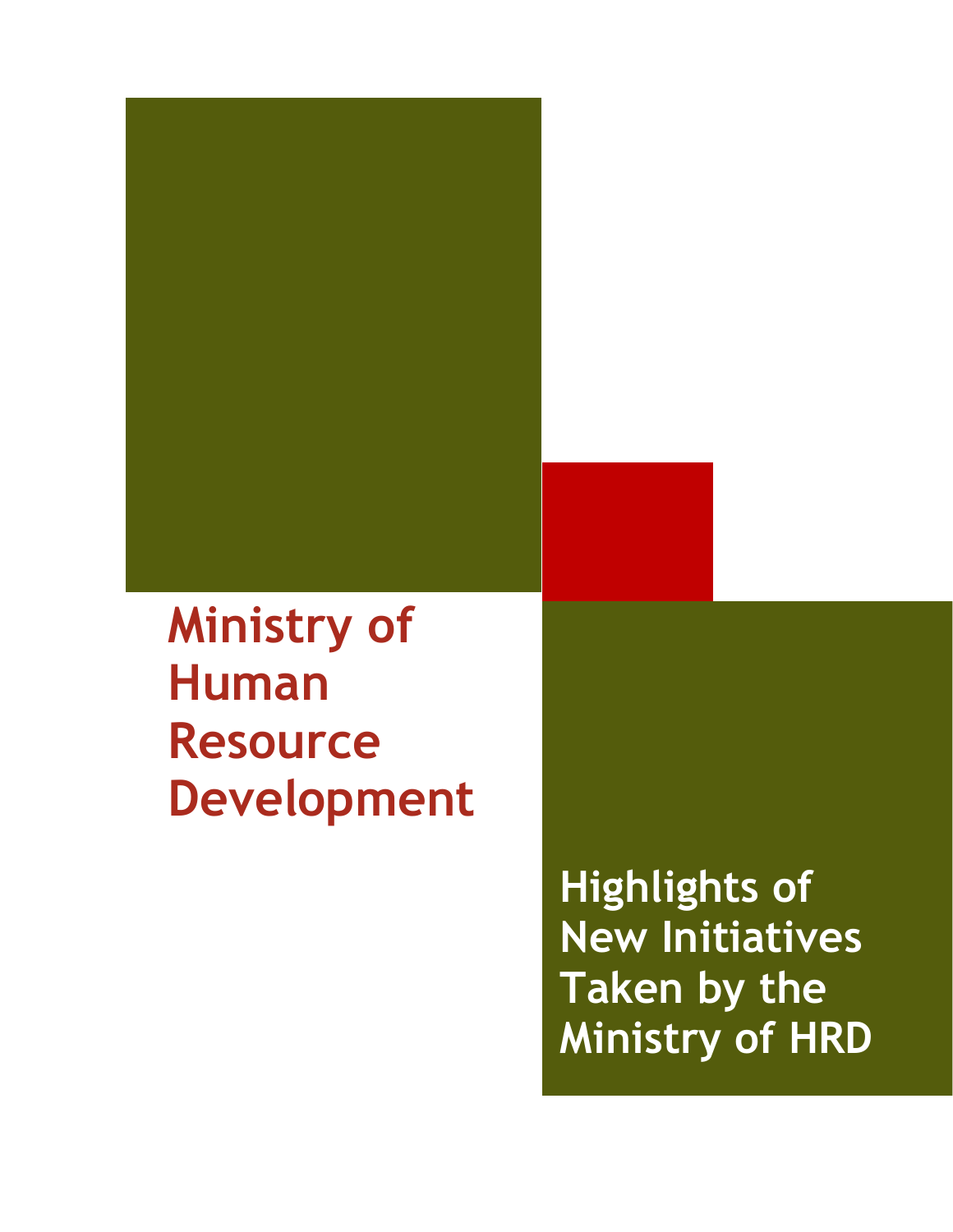**I. Promoting participation of disadvantaged groups in the educational process**

### **EDUCATION FOR GIRLS**

## 1. *Beti Bachao Beti Padhao Abhiyan*

The Department of School Education and Literacy has supported the Ministry of Women and Child Development for roll out of "*Beti Bachao Beti Padhao" Abhiyan* in 100 districts of the country to enhance the sex ratio and the status of the girl child. An award is being instituted from the "*Beti Bachao Beti Padhao" Abhiyan* for School Management Committees which achieve 100% transition of girls at different levels of education.

## 2. *Swachh Vidyalaya*

The Department is committed to the provision of a functional girls toilet in every school. A specific "*Swachh Vidyalaya*" campaign has been rolled out which will ensure that a functional toilet is available in every school before 15th August 2015.

#### 3. *Udaan*

UDAAN is an initiative of the Central Board of Secondary Education (CBSE) to enable disadvantaged girl students and other students from SC/ST & minorities to transit from school to post-school professional education specially in Science and Math. The first flight of UDAAN is to address lower enrolment of girls in engineering colleges which is currently about 23% girls as against 77% of boys. It aims to reduce the quality gap between school education and engineering education entrance systems by focussing on the three dimensions curriculum design, transaction and assessment. It will do this by enriching and supplementing teaching and learning of Science and Mathematics at Senior Secondary level. The CBSE will provide free and online resources to the entire student population with special incentives and support to a thousand selected disadvantaged girls per year.

*4. Swami Vivekananda Single Girl Child Scholarship for Research in Social Sciences*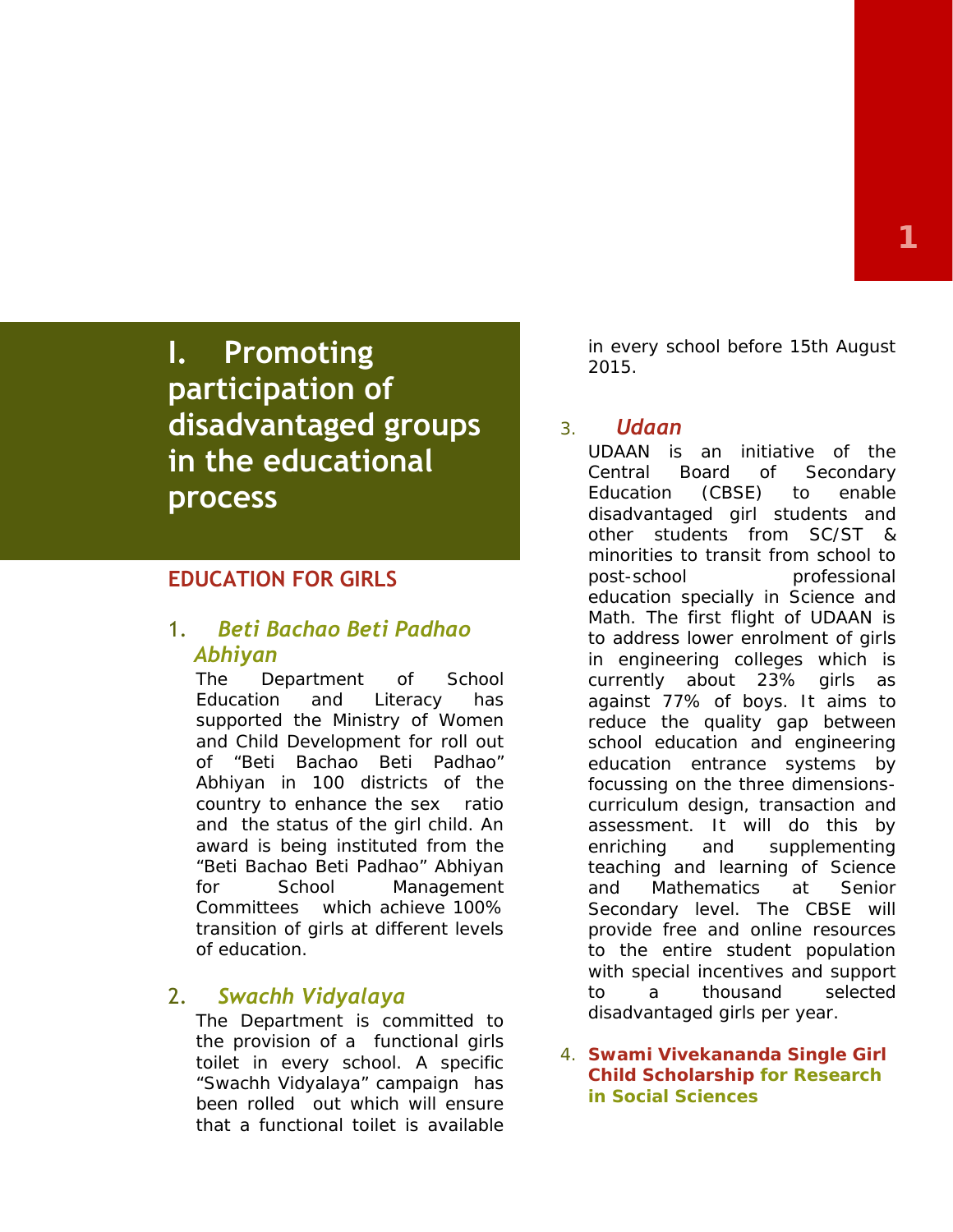UGC has formulated this scheme under which 300 scholars would be provided Junior Research Fellowship @ Rs. 8,000/--10,000/ per month, and will be implemented from academic year 2014-15.

## 5. **PRAGATI: Providing Assistance for Girls' Advancement in Technical Education Initiative**

The AICTE scheme envisages 7. selection of one girl per family where family income is less than 6 lakhs / annum on merit at the qualifying examination to pursue technical education. The scheme is to be implemented by the authorised admission centre of respective State Governments. 4000 girls are expected to benefit of scholarships available per annum. The scholarship amount is Rs. 30,000 or tuition fees or actual whichever is less and Rs. 2000 / month for ten months as contingency allowance.

## **PERSONS WITH SPECIAL NEEDS**

6. **Handbook on Inclusive Curricula**

For integrating over 25 lakh children with special needs enrolled in elementary education across the country in a regular classroom environment, a handbook on curricular adaptations to orient all primary school teachers across the country was developed by National Council for Education Research and Training (NCERT) and released by the Human Resource Minister on 26th August, 2014.

## 7. **SAKSHAM: Scholarship for Differently-abled children**

AICTE has decided to award 1000 scholarships per annum to differently abled students to pursue technical education based on merit in the qualifying examination to pursue technical education. The scholarship amount would be Rs. 30000 or tuition fees or actual whichever is less and Rs. 2000 / month for ten months as contingency allowance.

## **INITIATIVES FOR THE NORTH EAST**

8. **Ishan Uday: Special Scholarship Scheme for students of North East Region**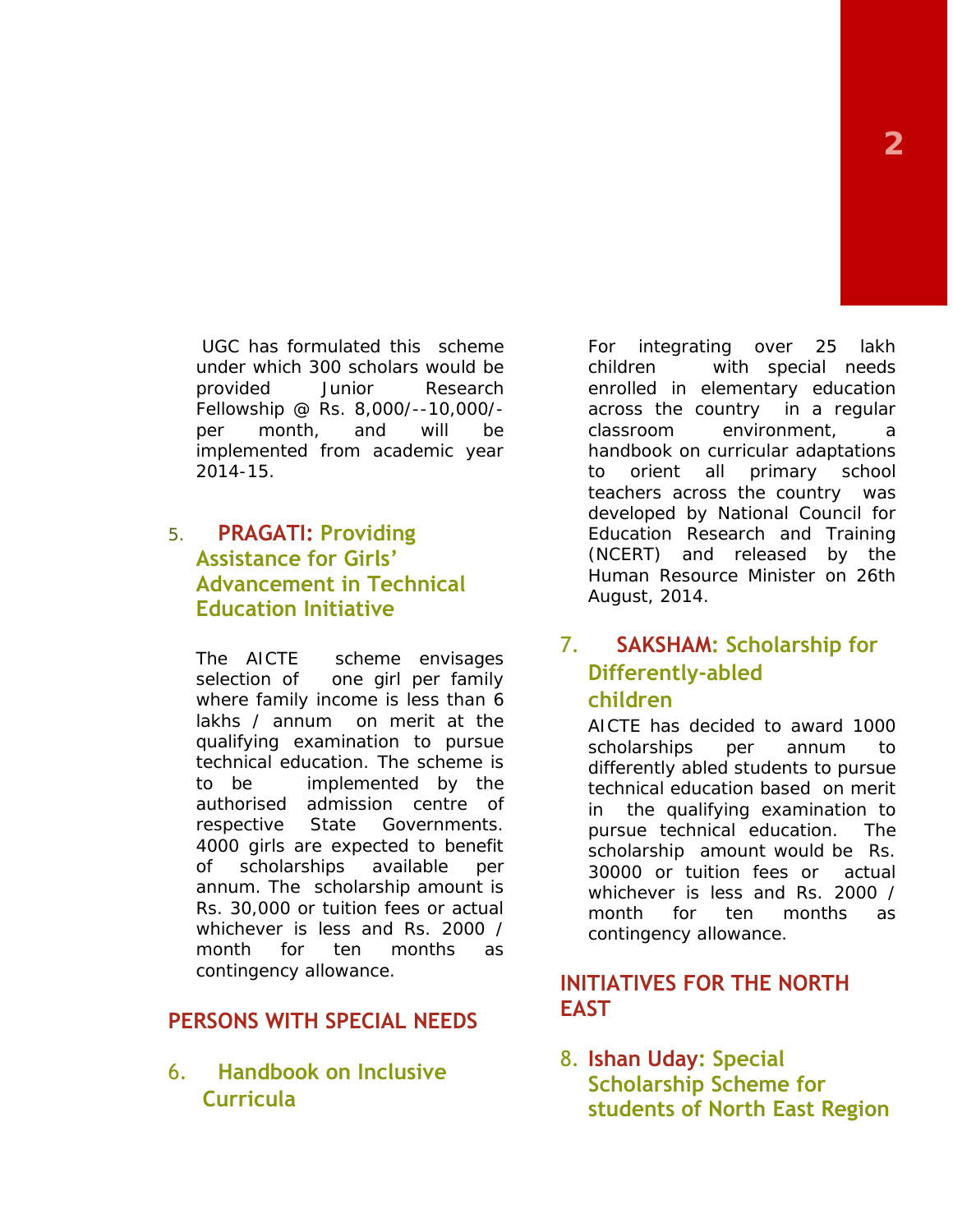The UGC has launched a special scholarship Scheme for students of North East Region from the academic session 2014-15. The Scheme envisages grant of 10,000 scholarships to students from North East Region whose parental income is below Rs. 4.5 lakh per annum and

would be provided scholarship ranging from Rs. 3,500 to 5,000 per month for studying at under graduate level in Colleges/Universities of the country.

## 9. **ISHĀN VIKĀS**

Ish n Vik s is a comprehensive plan to bring selected students from the school and college levels from the North-Eastern states into close contact with the IITs, NITs and IISERs during their vacation periods. A typical visit is envisaged for a period of ten days to  $\frac{10}{10}$ one of these institutions, in the form of either an exposure or an Internship programme. Each school will send one teacher to accompany a group of about 32 students of class IX and X and 8 teachers. The college students would be organised in two groups in summer and in winter, consisting of 32 students each group. About 2016 college students and 504 teachers from N-E will be visiting premier Institutes, like IIT/NIT/IISERs in an academic year.

The Summer Internship for students from the Engineering Colleges (State or Centrally Funded Technological Institutes) with Stipends and Travel will be taken up. From 25 Institutions, about 250 students will be visiting 16 IITs and 6 NITs (to start with six NITs are being considered) per year.



## 10. *Padhe Bharat Badhe Bharat*

This initiative was launched on  $26<sup>th</sup>$ August, 2014, to focus on the quality of foundational learning so that each attains appropriate learning levels in classes I and II for reading, writing language comprehension and numeracy. Padhe Bharat Badhe Bharat is a sub-component of Sarva Shiksha Abhiyan(SSA) and is being rolled out by 17 States and UTs.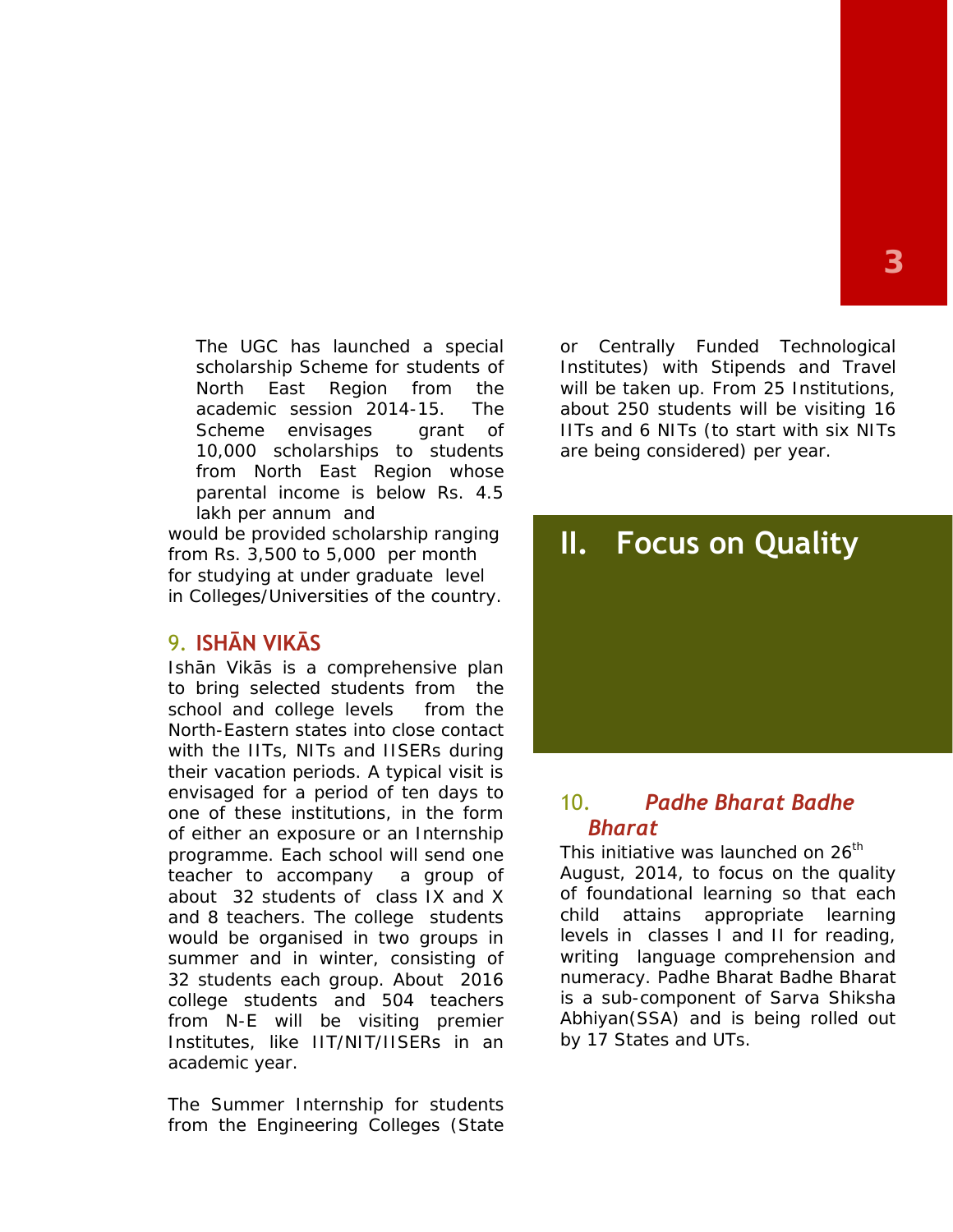## 11. **Framework of School Assessment and Evaluation**

A Framework for School Assessment and Evaluation is being developed as a self- improvement tool for schools themselves and also to reorient school inspectors, district and block level officers to objective assessment of schools with a view to enhance their effectiveness. The programme in the field would be rolled out by January 2015.

### 12. **Enabling Interaction of Scholars with our Students**

The initiative aims at creating a talent pool of eminent scientists/scholars abroad or in India to enable their interaction with Indian student/ faculty. The task of identifying such scientists/ scholars has been initiated. A database is being created with the help of eminent academic institutions so as to initiate activities from the academic year 2015

**ICT enabled enhancement of learning opportunities to accelerate outreach, improve quality and promote equity by facilitating access to the best educational resources for learners/teachers.**

## 13. **SWAYAM (Study Webs of Active –Learning for Young Aspiring Minds) PROGRAMME:**

Under this programme, Professors of centrally funded institutions like IITs, IIMs, Centrally universities will offer online courses to citizens of our country. All courses will be made available free of cost for learning. In case the learner requires a Verified Certificate, a small fee will be applicable.

In first phase, IIT Bombay, IIT Chennai, IIT Kanpur, IIT Guwahati, University of Delhi, Jawahar Lal Nehru University, IGNOU, IIM Bangalore, IIM Calcutta, Banaras Hindu University, alone as well as with the help of faculty from foreign universities will be offering courses in areas of engineering education, social science, energy, management, basic sciences. At least one crore students are expected to benefit in 2 to 3 years through this initiative. SWAYAM will be launched in 2014.

#### **National E-Library**

The E-Library has been envisaged as an online portal that will democratize access to knowledge by ensuring that content from central universities and premier educational institutions are available in a digital format that can be easily accessed by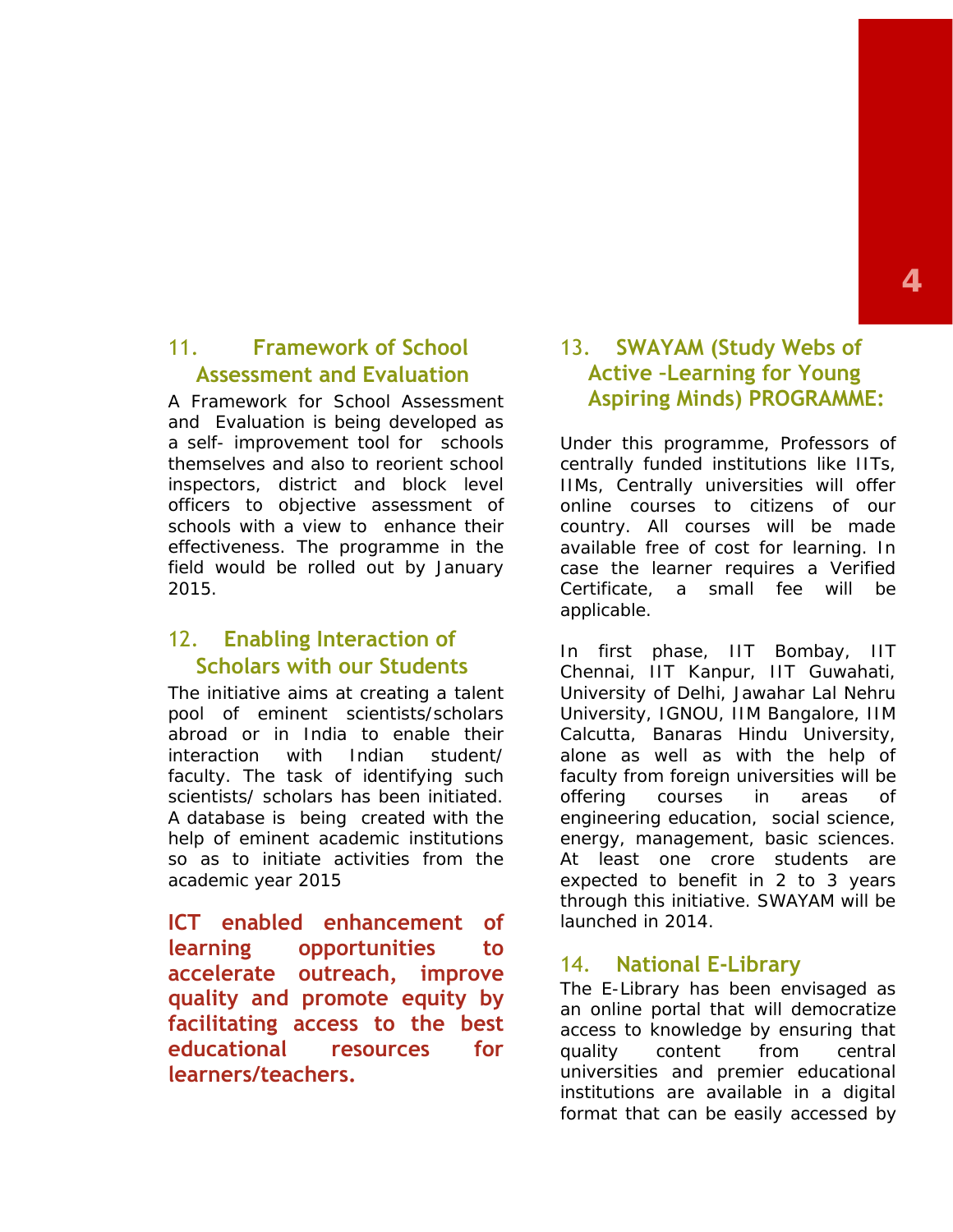students, working professionals and researchers across the country through laptops, smartphones, tablets, PC's. International collaboration has been offered by Israel, Norway, UK,UNESCO. The National E -Library becomes operational in the academic year 2015.

## 15. **The National Repository of Open Educational Resources (NROE**R)

India<br>The NROER offers digital and lufase digitisable resources (audio, video, interactive images and documents) in different languages along with<br>online activities 13.773 registered 17. online activities. 13,773 registered users/contributors of e -content, 71,447 unique visitors have already contributed more than 45 lakh hits on the NROER portal.

## **USE OF ICT FOR TRANSPARENCY AND ACCOUNTABILITY TO CITIZENS**

#### 16. **Know Your College**

There are almost 10,500 colleges GIS which conduct about 14000 Programs and 18000 levels in Technical Education. Programs are Engineering / Technology, Architecture, Pharmacy, Applied arts, Management and Hotel Management and Catering Technology. Levels are Diploma, Post

Diploma, Graduate, Post Graduate and Ph D. Similarly, there are more than 35000 colleges conducting at least 20,000 programs and 50000 levels in the Higher education sector (Other than Technical Colleges)

#### A new *Know your college* Portal has been developed for

helping a prospective student make a valued judgment of the college he / she wishes to join by providing him / her the necessary information about the same. KYC is a repository of information pertaining to colleges in vis-à-vis faculty, labs, infrastructure.

#### 17. *Shaala Darpan*

Work has commenced on "Shaala Darpan" to ensure that from next academic year, parents of students of Government and Government aided can through a mobile application access updates on their child's progress regarding attendance, assignments, achievements.

#### 18. **GIS Mapping of Schools**

mapping of schools at elementary as well as secondary level initiated and completed for 13 States with work underway for another 8 States. This enables mapping infrastructure gaps and responding to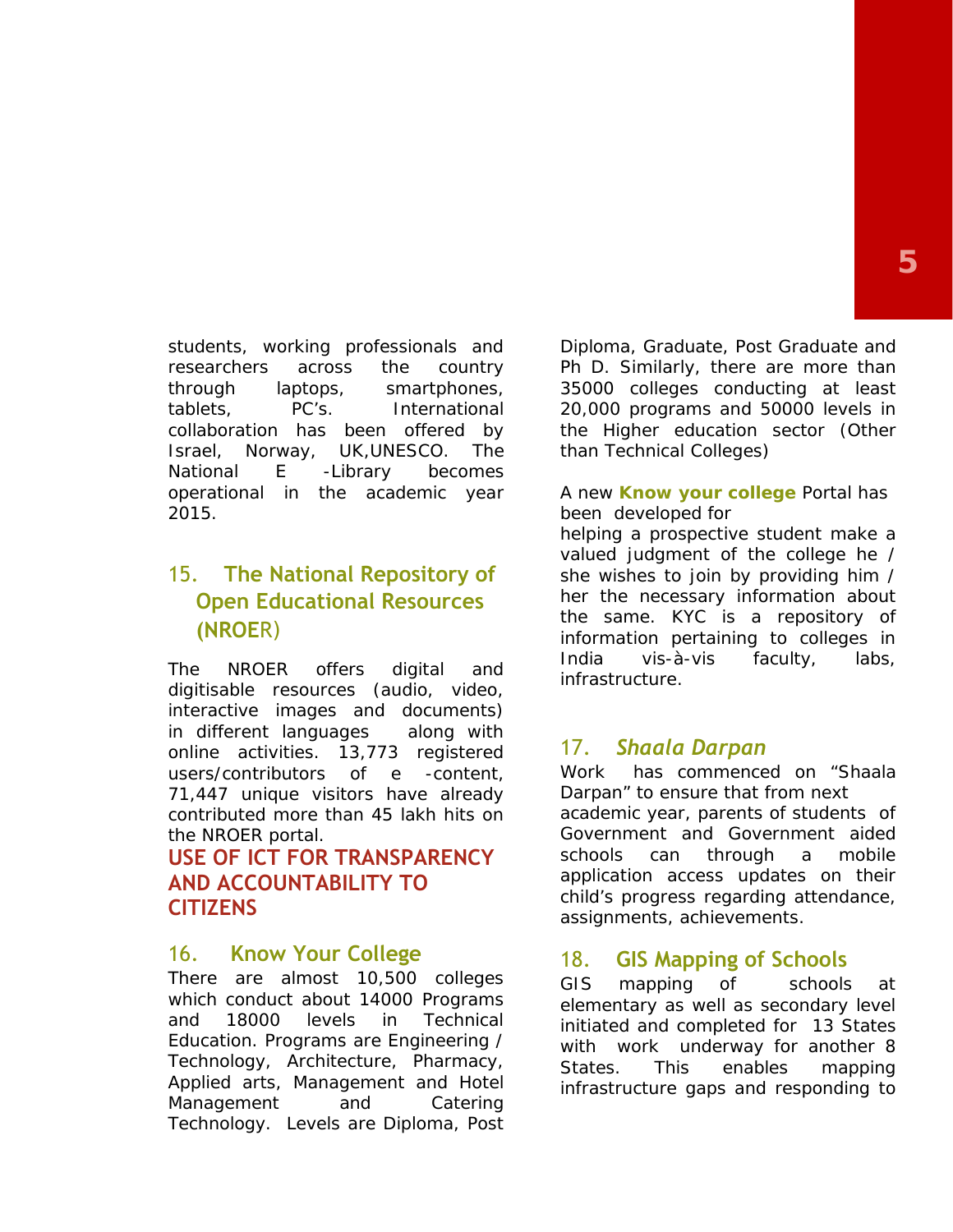**<sup>1</sup>71**

the felt needs of the people in providing schooling facilities.



#### 19. **Dr. S. Radhakrishnan Post Doctoral Fellows in Social Sciences**

The UGC has launched a new scheme, Dr. S. Radhakrishnan Post

Doctoral Fellows in Social Sciences including Languages. Under the scheme 300 fellowships would be awarded at the rate of Rs. 25,000 per month + HRA etc. for a period of 3 years to the selected Fellows.

## 20. **AICTE Scholarship for Ph D**

**Studies**

AICTE has announced 1000 scholarships per annum to eligible candidates to pursue Ph D in CSIR / DRDO labs or other reputed institutions: Payment of scholarship is technology as per the Government norms for the purpose.

## **21. Quality Improvement**

#### **Program (QIP)**

This is a program conducted by GOI to promote research amongst the eligible in AICTE approved Institutions and others and facilitate them to complete a Ph D from the best Institutions in India like the IIT's and NIT's or other Nationally important Institutes. This scheme is open only to regular teachers. It is proposed to offer ME/M. Tech Scholarships under QIP to 7500 scholarships for M Tech under QIP and 2500 Scholarships for PhD under QIP.

**22. IMPRINT INDIA: Impacting Research, Innovation, Technology for India:**

## **Ten Goal posts of research on Nationally relevant themes**

Ten goal posts have been identified and Research groups on each of eminent experts are being set up to formulate time-bound plans of action for each. The task of the Research Group is to identify the needs of the country in terms of its research and requirements and to enable proper planning for manpower, research infrastructure, and resources. Leading academic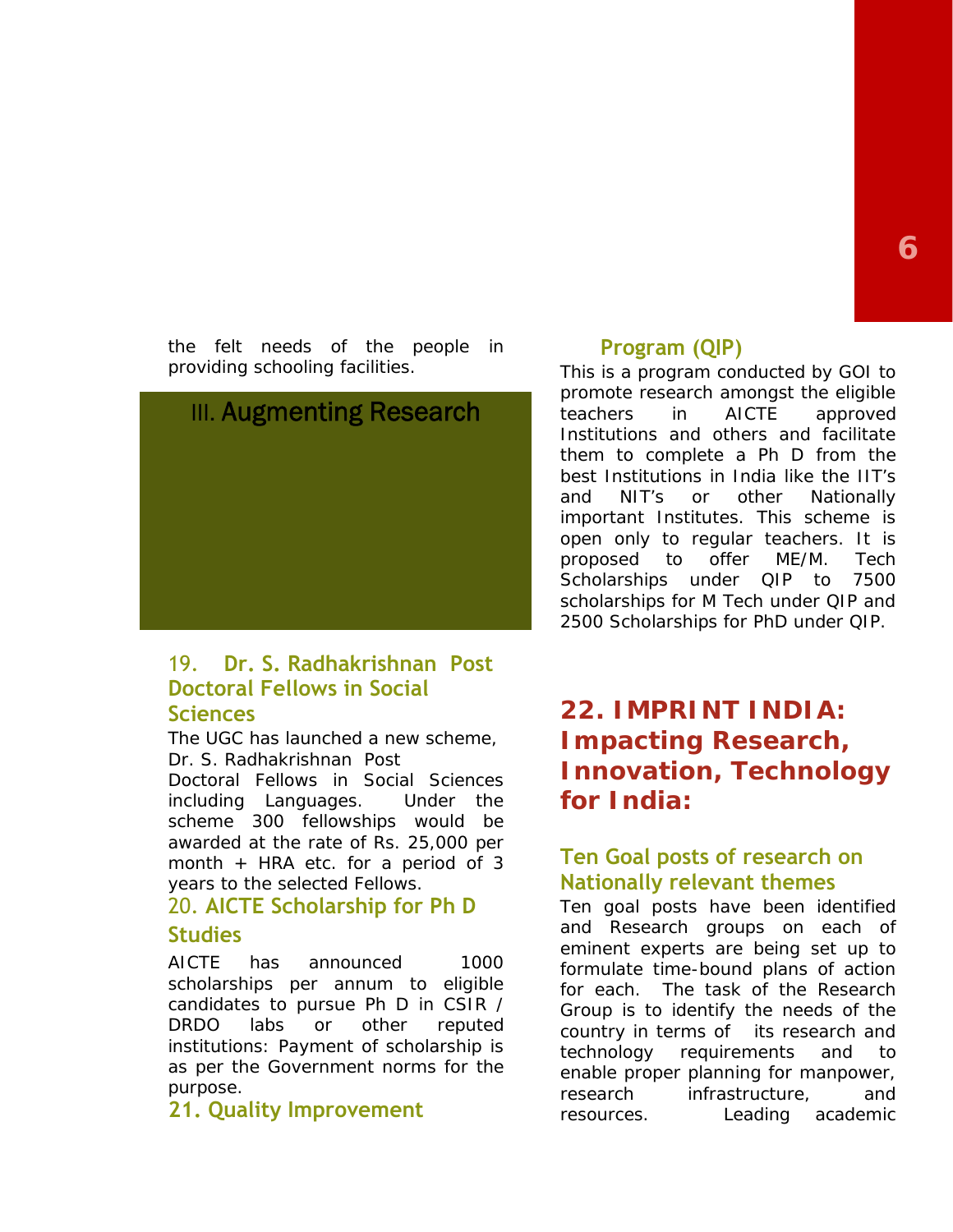institutions have been identified to set the process in motion. The lead institutions would be as follows:

1. Health care: IIT Kharagpur

2. Computer Science and ICT –IIT Kharagpur

3. Energy : IIT Bombay

4. Sustainable urban design IIT Roorkee

5. Nano-technology hardware: IIT Bombay

6. Water resources and River Systems , IIT Kanpur

7. Advance materials. IIT Kanpur

8. Manufacturing IIT Madras

9. Defence IIT Madras

10. Environment Science and Climate Change IISC, Bangalore

The Research groups will be expected to share their first Report by March 2015.

#### 27.*Unnat Bharat Abhiyan* (Rural Technologies)

The *Abhiyan* is coordinated by IIT Delhi will be launched in 2014 as a network of IITs and other academic and professional institutes to evolve appropriate technologies converging for rural development, with focus on water management, organic farming, renewable energy, frugal technology, infrastructure, rural livelihood and employment. A three day workshop

on this was held in IIT Delhi on  $7<sup>th</sup>$ September 2014.

## 28.**Accreditation of Institutions for transparency in quality and standards**

The UGC has notified Regulations on Recognition and Monitoring of Assessment and Accrediting Agencies which would enable the UGC to register multiple agencies for undertaking accreditation of Institutions of Higher Education across the country.

## **III. Enhancing employability**

#### 29.**Community College Scheme**

To promote Vocational Education, Colleges have been given the power to grant certificate/diploma under the Community college scheme implemented by the UGC